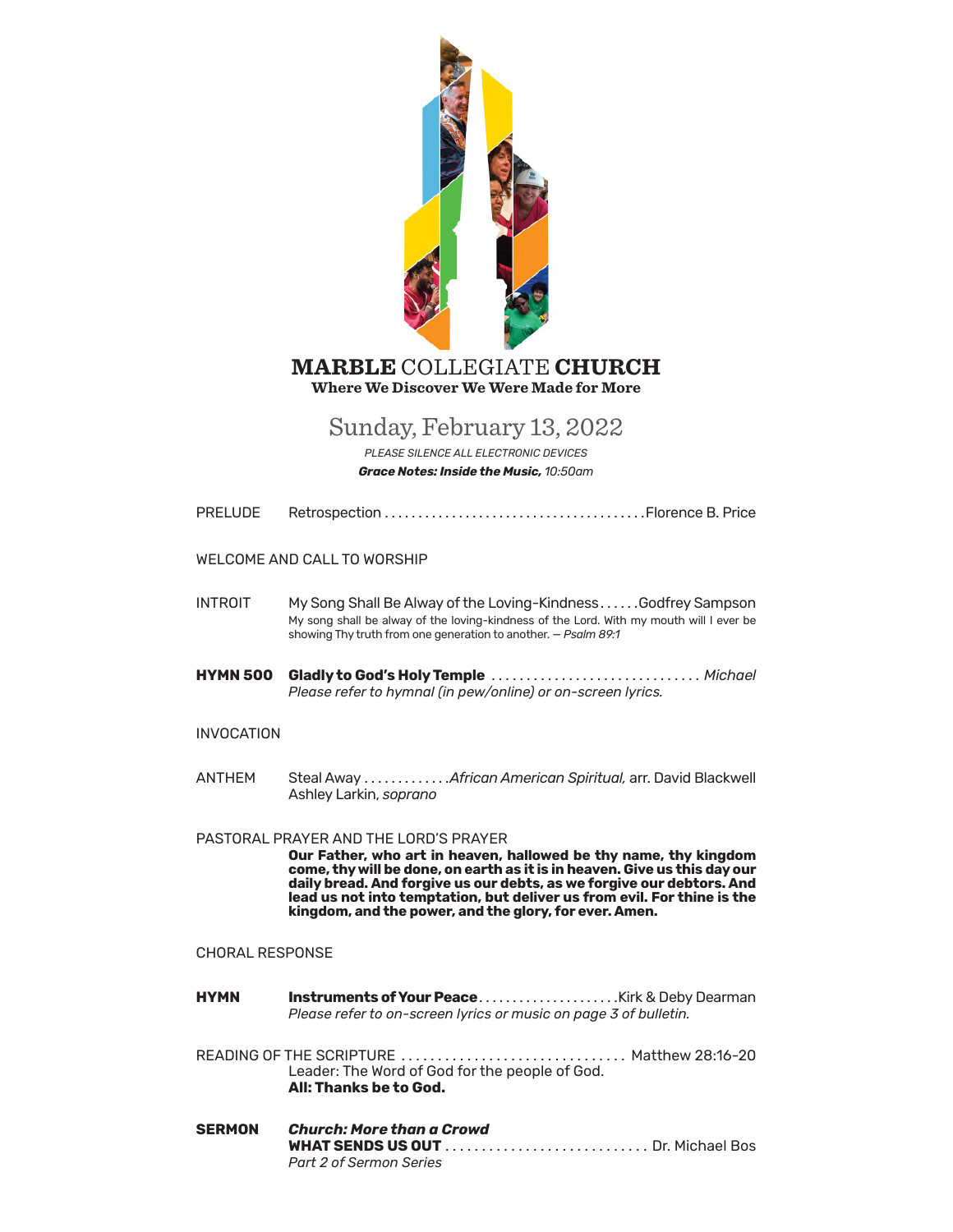| <b>HYMN</b>   | Please refer to on-screen lyrics or music on back page of bulletin.                                                                                                                                                                                                                                                                     |  |
|---------------|-----------------------------------------------------------------------------------------------------------------------------------------------------------------------------------------------------------------------------------------------------------------------------------------------------------------------------------------|--|
|               | ANNOUNCEMENTS AND CALL FOR OFFERING<br>Please click "Make a Donation" on bottom of any page at MarbleChurch.org<br>or use Donate QR Code on card in the pews, to take you to secure website,<br>Realm, to give. Donation boxes also placed by Sanctuary doors. You may<br>also mail a check. We are grateful for your faithful support. |  |
| <b>ANTHFM</b> | Shelley Mihm, soprano                                                                                                                                                                                                                                                                                                                   |  |
| <b>HYMN</b>   |                                                                                                                                                                                                                                                                                                                                         |  |
|               | 1. Go to the world! Go into all the earth.<br>Go preach the cross where Christ renews life's worth,<br>Baptizing as the sign of our rebirth. Alleluia! Alleluia!                                                                                                                                                                        |  |
|               | 2. Go to the world! Go into every place.<br>Go live the Word of God's redeeming grace.<br>Go seek God's presence in each time and space. Alleluia! Alleluia!                                                                                                                                                                            |  |
|               | 3. Go to the world! Go struggle, bless and pray;<br>The nights of tears give way to joyous day.<br>As servant Church, you follow Christ's own way. Alleluia! Alleluia!                                                                                                                                                                  |  |
|               | 4. Go to the world! Go as the ones I send.<br>For I am with you 'til the age shall end,<br>When all the hosts of glory cry "Amen!" Alleluia! Alleluia!<br>— Svlvia Dunstan                                                                                                                                                              |  |
|               | BLESSING OF GARY THOMPSON                                                                                                                                                                                                                                                                                                               |  |

BENEDICTION AND CHORAL RESPONSE

POSTLUDE Jubilate. . . Fela Sowande

PARTICIPATING IN THE SERVICE Dr. Michael Bos, Rev. Brittany Juliette Hanlin, Greg Walker, *elder emeritus* The Marble Choir Kenneth V. Dake, *director of music*

v v v



### **TODAY AFTER WORSHIP CELEBRATE GARY THOMPSON**

Please stay in the Sanctuary and online as we honor Gary during a special Farewell Reception and celebrate his decades of service at Marble and wish him well in retirement.

Even though his official years on the Marble Staff count just under 23, Gary was in and out of Marble for years between his performing and directing jobs. We pray special blessings for him during his retirement. We're grateful that Gary and Stuart remain devoted members of Marble and trust we'll continue to see them in Worship in person, on occasion, and online regularly.

### **FLOWERS ARE PLACED IN THE SANCTUARY**

In loving memory of **Samuel H. Owens, Jr** by his daughter Alice B. Owens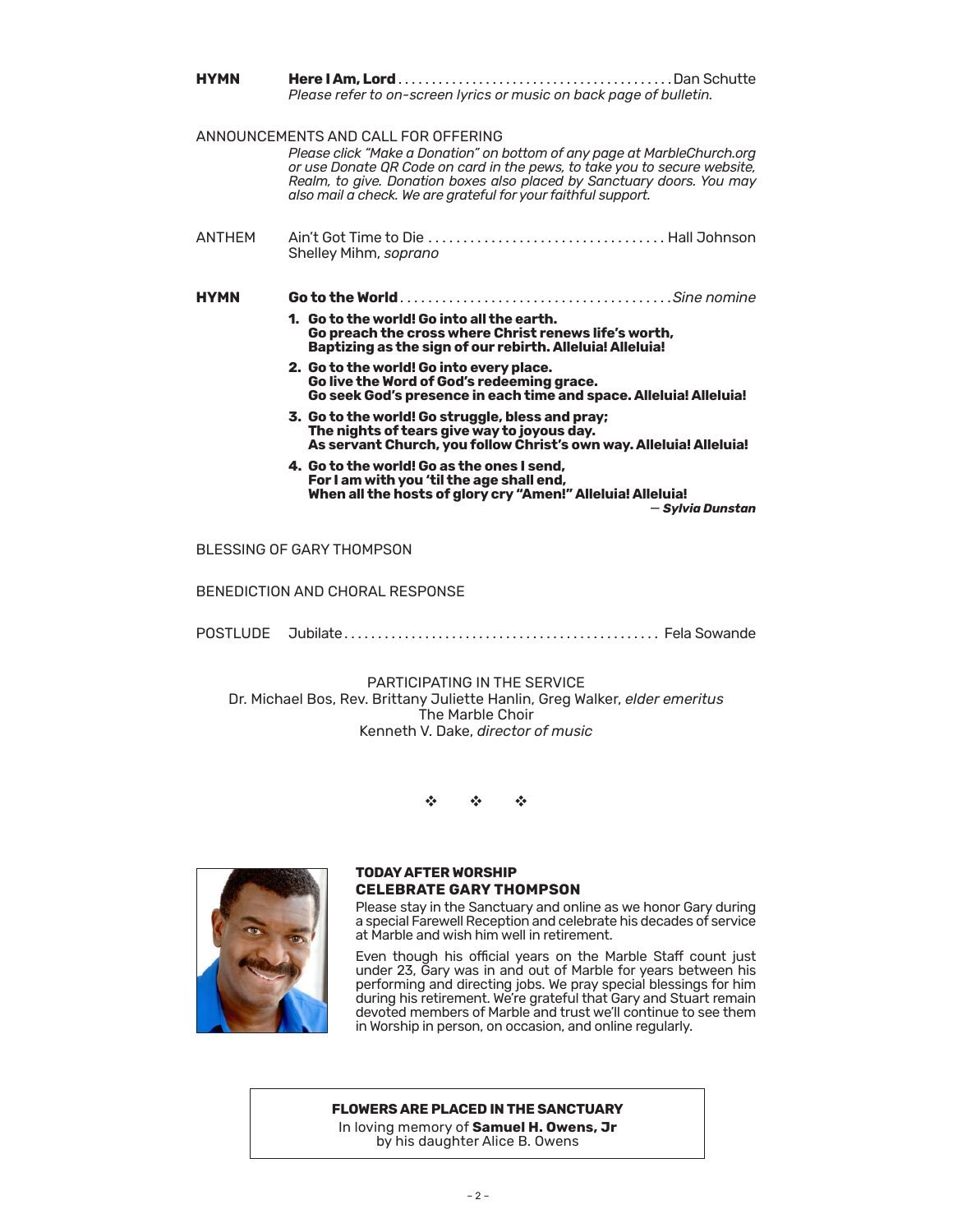### **WORSHIP NEXT WEEK**

*If you can't join us live, view archives at MarbleChurch.org/Watch*



**The Gathering — Midweek Worship Wednesday, February 16**

**Giving it Up** — Dr, Michael Bos

**Midweek Worship goes live at MarbleChurch.org Wednesday mornings**. It's a worship resource to access whenever your schedule allows. For those who want to watch together, join a **virtual YouTube Premiere**  Party Wednesdays at 6:15pm, link on events calendar.

## **Sunday Worship, February 20 — 11:00am Stories of Faith and Perseverance**

with Sonja Johnson and Mario Sprouse

*In-Person Worship* — *We join NYC and other faith communities in requiring proof of full vaccination for those 12 and older to attend Worship and other events. We also continue to require everyone age 2 or older to wear a mask and maintain social distancing. Anything we can do to keep one another safe is an act of love. Registration not required to attend, if we remain under our 250 limit. For details including updated safety protocols, visit MarbleChurch.org.*

## INSTRUMENTS OF YOUR PEACE



© 1993 Expressions Of Praise Music / Maranatha! Music All rights reserved. CCLI Song #1136271. CCLI License #1060316.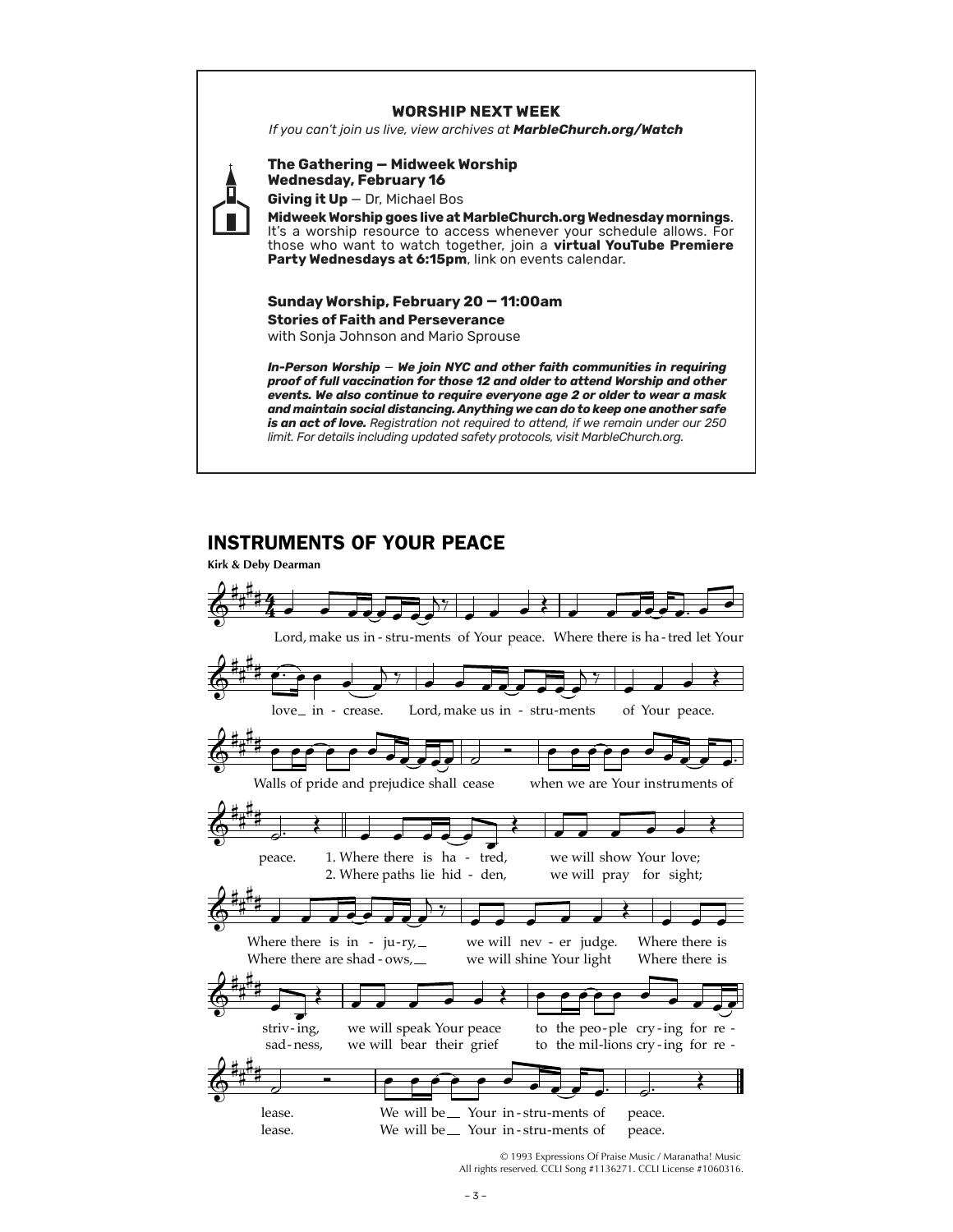*Visit MarbleChurch.org for more events, details, and most up-to-date information.* 

### **BEFORE WORSHIP**



*Prayer Circle* — **10:00am, Chapel** *(downstairs)* **& Zoom.** Weekly time of prayer and music. The Circle is always open — all you need is a willing heart!

*10:00 O'Clock Hour* — **10:00am, Marble Loft** *(next door, 274 5th Ave). Marble's Future: from Strength to Strength. Please see page 5 for details. Attend in person (limited-capacity), or live stream.*

### **CYF CORNER — CHILDREN, YOUTH & FAMILIES MINISTRY**



*Sunday School & Youth Group* — *Pre-K – 6th Grades Classes*: 10:00am.*Children's Choir*: 11:10am. *Youth Choir:* 10:00am. *7th-12th Grade* attend 11:00am Worship, followed by *Youth Group* at 12:00pm. *No infant or toddler childcare.* For details, please contact Brian Hampton, BHampton@MarbleChurch.org or Rev. Brittany, BHanlin@MarbleChurch.org. *Sunday School continues online until further notice.* 

*Please stay tuned for updates.* Questions? Please contact Brian Hampton, BHampton@ MarbleChurch.org or Rev. Brittany, BHanlin@MarbleChurch.org.



*Youth Service Trip to New Orleans, February 19-25* — **Please join us in praying for the 15 Marble youth who leave this week** to help rebuild homes after destructive hurricanes. This service trip inue to discuss the effects of Climate Change on the most vulnerable

communities. **Marble, we still need your help to offset costs.** Donations can be made at MarbleChurch.org or by check.



#### *Become a Member!*

Whoever you are, wherever you are in your faith journey, wherever you live, we'd love to have you join us! Please contact Kim Sebastian-Ryan, KRyan@ MarbleChurch.org, for details or to sign up.

### **UPCOMING**



**Portraits in Black Art Exhibit / through February 28** – For Black History Month view visual art, as well as special Valentine's Day music, from some of Marble's talented artists. Visit MarbleChurch.org/engage/arts-ministry.

*Bereavement Group* / **Every Monday, 11:00am-12:00pm** — For those mourning the loss of a loved one. Led by Dr. Bill Lutz, via Zoom. Contact Judy Tulin.

*Afternoon Prayer* / **Tuesdays, 4:00-4:20pm** — Wind down your day with a brief time of sharing and prayer. Via Zoom video chat or phone.

*Chair Yoga* / **Every Thursday, 10:00-10:45am** — Center yourself physically and spiritually with this time of gentle movement via Zoom.

*PrimeTime (55+) Online Gatherings* / **Wednesday, February 23, 1:00pm** — We welcome Join us on Zoom. For more details, contact Baleta McKenzie, BMcKenzie@MarbleChurch.org.



*Caregivers Support Group* / **First Saturday of Month, 1:00-3:00pm**  — Caregiving presents considerable challenges: physical, emotional and economic. Each meeting provides confidential, professional, facilitated conversation offering guidance, healing and hope. Learn how to balance your life and be a Caregiver with new strength and vitality. Led by

Rev. Marion Gambardella. Contact Judy Tulin, JTulin@MarbleChurch.org.

### **HELP OTHERS**



*Winter Coat Drive* — Please continue to donate **new or gently used** coats, hats, scarves and gloves for children and adults which will go to Osborne Association and to Urban Pathways which provides support to homeless and vulnerable New Yorkers. Leave in bins in 5th Ave Narthex and 29th St Prayer Room.

**Marble Fights Hunger** – We encourage you to bring canned/bottled food whenever you come to Marble. Donations benefit organizations including Icahn House. Drop-off bins in 5th Ave Narthex and 29th St Prayer Room.

*Prayer Shawl Ministry* / **Monday, March 7, 5:00pm** — Gather for prayer and creating together via Zoom to knit/crochet prayer shawls for the ill or homebound. Contact Judy Tulin (JTulin@MarbleChurch.org). *1st & 3rd Mondays.*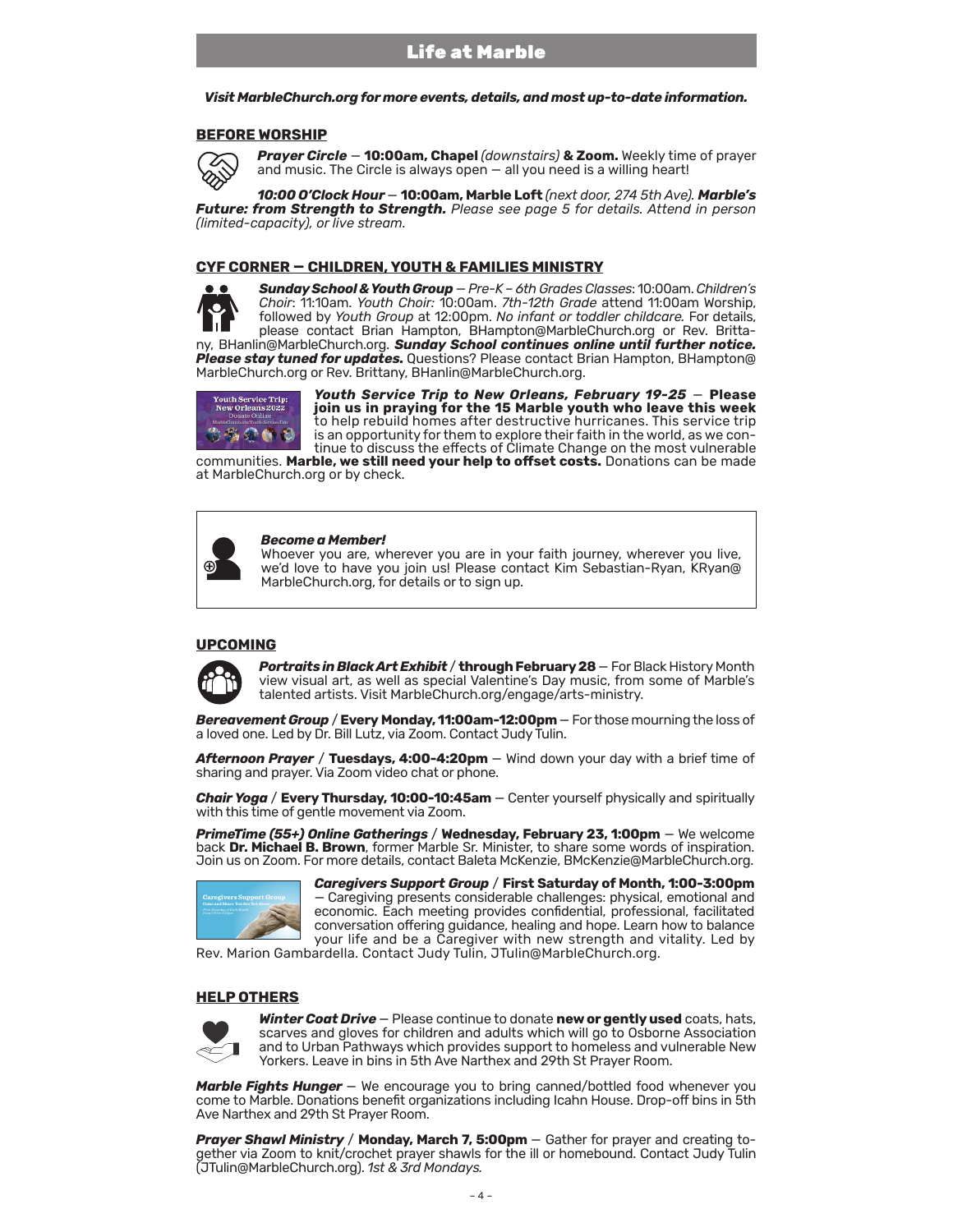## Spotlight



### **MARBLE'S FUTURE: FROM STRENGTH TO STRENGTH**

Be part of Marble's future and join our Strategic Planning Process. **Visit [MarbleChurch.org/](https://www.marblechurch.org/strength-to-strength) [strength-to-strength](https://www.marblechurch.org/strength-to-strength)** to learn more.

### **10:00 O'CLOCK HOUR — Sundays, through February 27**

Join us each Sunday as part of our Strategic Planning Process. In-person attendance in the Marble Loft (*274 5th Ave/limited capacity*). All sessions live streamed.

February 13 - Yulee Lee, Consultant, Fuller Church Leadership Institute *What Is God Calling Us to Do? Visioning, Dreaming and Imagining*

> **February 20** — Dr. Elise Brown *Why Now? Building on the Strength of Our Past and Renewed Strength for the Future*

**February 27** — Dr. Michael Bos *Every Voice Matters - How You Can Be Involved*



### **ONLINE TEA TIME WITH KIM & SIOBHAN Wednesday, February 16, 1:00pm**

Pull up a comfy chair, grab a warm beverage and enjoy a **virtual walk in the Maldives** on Zoom. Register at MarbleChurch.org by February 15. *Please note, monthly Tea Times moved to third Wednesday.* 



### **TO SET THE CHURCH FREE: BLACK, LATIN, AND ASIAN LIBERATION THEOLOGIES Sunday, February 20, 12:00pm**

Do Black Lives Matter to God? Do the lives of people for whom English is a second language matter to God? In this talk we explore the works of Black, Latin, and Asian liberation theologians whose approaches to ministry begin with oppressed people. Our special guests are **Rev. Timothy Adkins-Jones, Ph.D.** (Pastor, Bethany Baptist Church) and **Dr. Jorge Juan Rodríguez** (Assoc. Director, Strategic Programming at the Hispanic Summer Program). Please join us in the Sanctuary and online.



### **WINTER GOSPEL CELEBRATION I Speak Life: Songs of Joy and Strength Sunday, February 27, 2:30pm**

Join the Marble Community Gospel Choir, directed by Rev. Rashad McPherson, in the Sanctuary for our first in-person concert since March 2020. Through soul-stirring Gospel music, be inspired, encouraged and empowered to become and to achieve all that God has for you.

*TICKETS*: \$20; \$15 in advance if purchased **by February 24**. \$15, seniors & students (with ID) at door. To purchase tickets, visit MarbleChurch.org.



### **MARBLEGIFTSHOP.COM Is Featuring the Mega Ministers Book Bundle**

Get 5 books from the ministers of Marble: Peale, Caliandro, Michael Brown, Ken Ruge and of course, Reverend Bos. All 5 for under \$30! There is so much there to help you with your life journey.